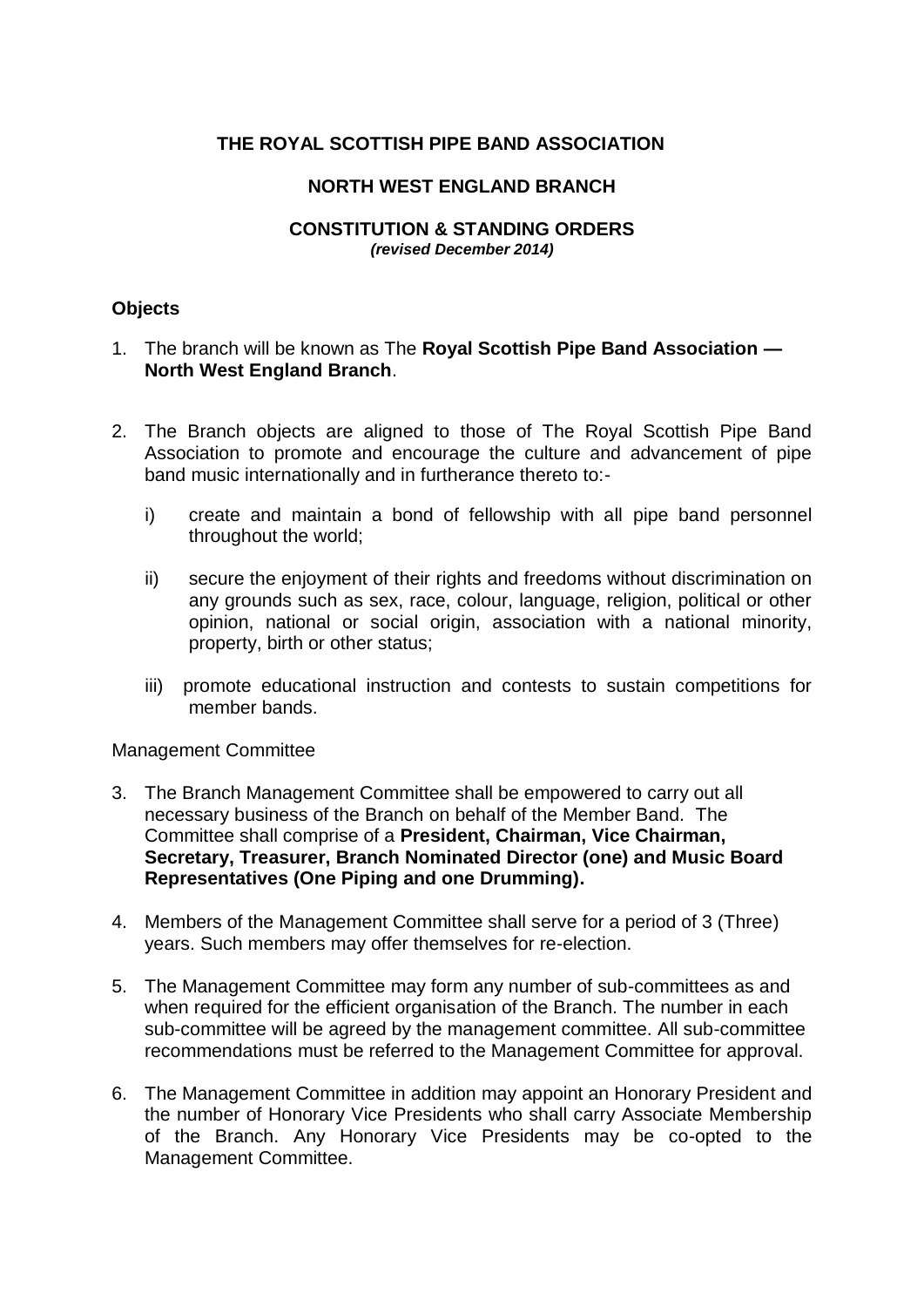Duties of the Management Committee (Office Bearers)

- 7. **President** if in attendance at Branch Meetings, the President may be asked to preside.
- 8. **Chairman** Shall preside at all meetings within the Branch and by virtue of his/her office, may be in attendance at all sub-committee meetings.
- 9. **Vice Chairman** Shall preside for the chairman in his / her absence.
- 10. **Secretary** Shall conduct correspondence pertaining to the Branch, carry out all correspondence between the Branch and RSPBA Headquarters. He/She shall be generally responsible, under the direction of the Management Committee for all Branch business, and prepare an Annual Report which shall include the Treasurer's balance sheet. He/She will remit to the RSPBA Chief Executive Officer, a copy of the report and balance sheet at least two weeks before the Branch Annual General Meeting.
- 11. **Treasurer** Shall deposit all funds of the Branch within a bank or Building Society by the Branch in the name of THE ROYAL SCOTTISH PIPE BAND ASSOCIATION - NORTH WEST ENGLAND BRANCH. He / She shall keep correct accounts and books showing all financial transactions of the Branch. The books and accounts of the Branch shall be closed not later than the 30 September each year and a financial statement prepared and offered for audit. Withdrawals from the Branch Account will be made on the signed authority of the Treasurer and that of one other member of the Committee.
- 12. The Branch may combine the offices of Secretary and Treasurer should this be agreed at the Annual General Meeting.

### Branch Operation

- 13. The Branch shall have the minimum of **FOUR** General Meetings per year which may include the Annual General Meeting.
- 14. The Management Committee may summon a Special General Meeting at any time they consider necessary or in compliance with a request stating the object of the meeting, signed by at least THREE bands.
- 15. Each Band shall have the right of representation at Branch Meetings. Representatives need not be playing members but must be registered members of the band.
- **16.** Each Band shall be entitled to one vote only. **Voting by proxy will be allowed, provided notification from the Band Secretary is received in writing (Email) authorising the individual to vote on their band's behalf.**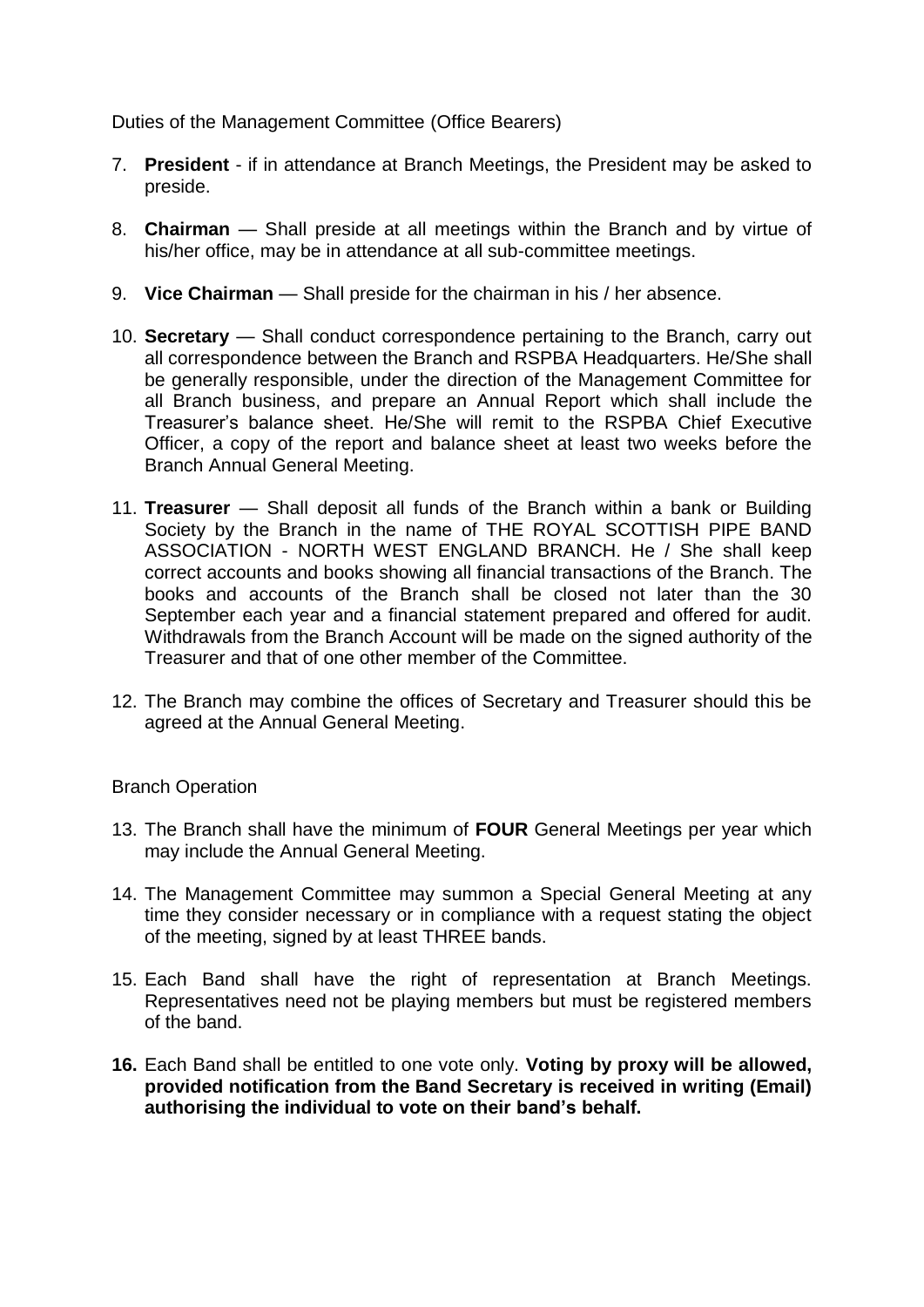- 17. The Branch Annual General Meeting shall be held on the first Sunday in December of each year. At this meeting, in addition to the General Meeting business, the following will also be discussed.
	- a. Appointment of Office Bearers
	- b. Branch Nominated Director
	- c. Music Board Representatives
	- d. Notices of Motions and alterations to the RSPBA Constitution and Rules
	- e. Alteration to Branch Constitution and Rules for consideration by the RSPBA Standing Orders Committee and approved by the National Council.

All items in sub paras (d) and (e) should be in writing and submitted to the Branch Secretary at least FOUR weeks prior to the Annual General Meeting. The application of this rule may be waived at the discretion of the Branch Chairman.

- 18. The Branch Secretary shall notify the RSPBA Chief Executive Officer the venue and time of the Branch Annual General Meeting at least FOUR weeks prior to the meeting. The RSPBA Chairman (or appointed deputy) may be in attendance and conduct the election of Branch Officials, during which he / she shall have no vote. In the event of non-attendance of the RSPBA Chairman the election of Officials will be carried out by the Branch President. The President of the Branch shall have the casting vote.
- 19. Annual Fees may be levied, the amount to be determined annually at the Annual General Meeting.
- 20. At a Branch AGM the branch bands can request by majority vote for the finances be independently audited out with the Branch Committee, requesting the findings be presented at the next General Meeting.
- 21. The Branch nominated Director shall at Branch meetings provide updates on RSPBA business that impact the Branch and member Bands. It shall be the responsibility of the Branch nominated Director to ensure that the Branch uphold the RSPBA Constitution and Rules and all decisions of the RSPBA, reporting irregularities through the Board of Directors to the RSPBA Chief Executive **Officer**
- 22. Should a vacancy occur within the Management Committee the said vacancy may be filled at a Branch meeting pending ratification at the next Annual General Meeting.
- 23. Should a registered band member request a Release / Transfer while still in the possession of uniform or other materials being the property of the band, the Release / Transfer will be withheld until all items being the property of the band have been returned in accordance with RSPBA rules.
- 24. Local Rules and Guidelines for branch competitions are to be available and published on the Branch Website.